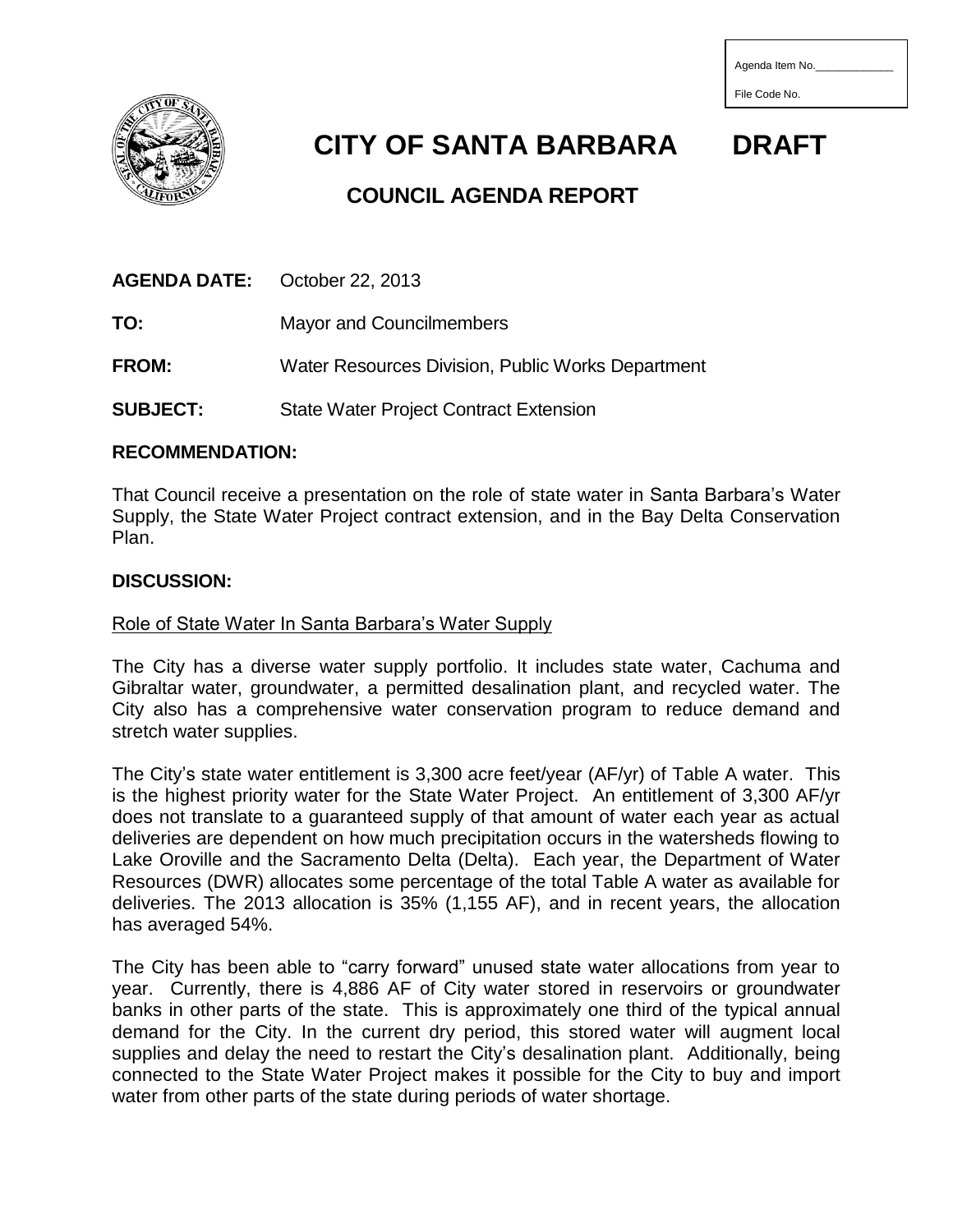Council Agenda Report State Water Project Contract Extension October 22, 2013 Page 2

### Contract Extension

The terms and conditions for delivery of and payment for the City's allocation of state water, and the infrastructure necessary to deliver it, are specified in a Water Supply Agreement between the City and the Central Coast Water Authority (CCWA). Similarly, the terms and conditions regulating CCWA's participation in the State Water Project are governed by a State Water Supply contract between the DWR and Santa Barbara County. The County has assigned the rights and obligations of the contract to CCWA.

Although the contract between Santa Barbara County and DWR does not expire until 2035, the parties have begun formal extension. The need to extend the contract is primarily driven by the need to finance upcoming capital improvements. Currently, any bonds issued to finance capital work must be repaid by the end of the contract period (22 years). The State currently sells 200,000 Million a year in bonds to finance capital improvements on the State Water Project and it is estimated that upwards of \$2.5 billion dollars of capital improvements and upgrades are needed to repair and restore aging State Water Project infrastructure such as pumping plants and electrical turbines, and to strengthen dams at reservoirs. If the contract is not extended, the City and other CCWA members will have to pay for the projects over a much shorter time, significantly compressing costs.

In addition to extending the term of the agreement, a number of issues, primarily related to funding, are being negotiated. Ray Stokes, CCWA Executive Director, is representing CCWA and Santa Barbara County and is part of the group leading negotiations with DWR. Contract negotiations are expected to be completed in the near future, with agreements in principle to be drafted thereafter. The Environmental Impact Report will be conducted analyzing the agreements in principal. Although the County has assigned the rights and obligations of the Water Supply Agreement to CCWA, they are still the party responsible for signing the contract extension. The terms of the City's Water Supply Agreement with CCWA provide that it remains in place until the State Water Supply Agreement expires. Therefore extension of the State agreement would also extend the City's agreement.

### Bay Delta Conservation Plan (BDCP)

Currently, water for the State Water Project is pumped out of the southern end of the Sacramento Delta into the 444-mile long State Water Project canal. The pumps used to pump water from the Delta to the canal are so powerful that they change the way water flows through the Delta. The disruption of natural water flow and the entrainment of fish in the pumps have created environmental impacts that are currently being mitigated by managing the pumping schedule. The changed pumping schedule has reduced the reliability of state water supplies by reducing the amount of water than can be pumped out of the Delta. The BDCP is a comprehensive conservation strategy aimed at protecting dozens of species of fish and wildlife, while permitting the reliable operation of the State Water Project. The BDCP is being prepared through a voluntary collaboration of state, federal, and local water agencies, state and federal fish and